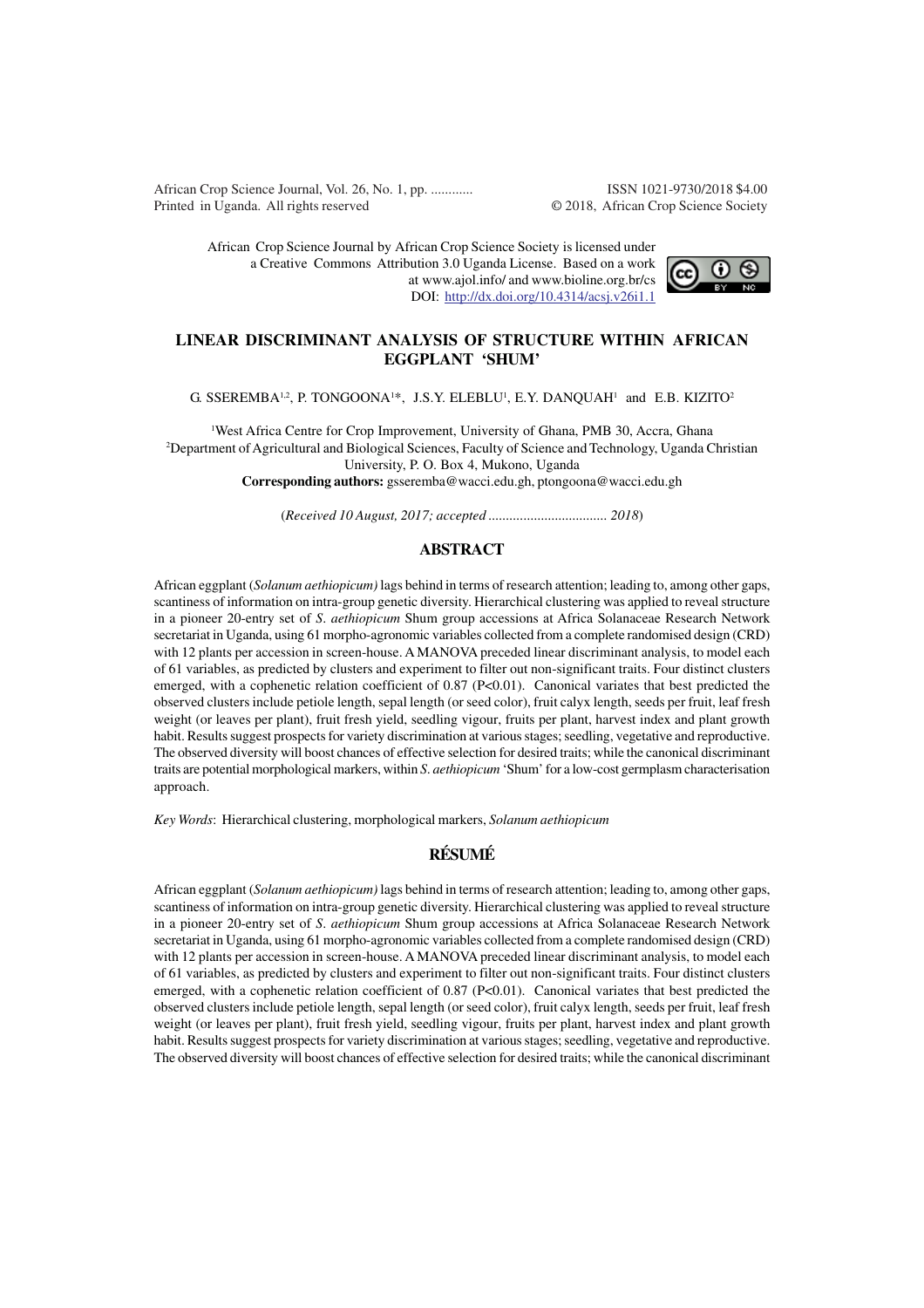traits are potential morphological markers, within *S*. *aethiopicum* 'Shum' for a low-cost germplasm characterisation approach.

*Key Words*: Hierarchical clustering, morphological markers, *Solanum aethiopicum*

#### **INTRODUCTION**

African eggplant (*Solanum aethiopicum*) is the third most important solanaceous crop species after tomato and potato, but little is known on the species' germplasm diversity (Cernansky, 2015; Gramazio et al., 2016; Kie<sup>3</sup>bowicz-Matuk *et al*., 2014). *Solanum aethiopicum* consists of four recognised morphological groups (Aculeatum, Kumba, Gilo and Shum) each cultivated for a particular plant part and different purposes (Plazas *et a*l., 2014; World Vegetable Center, 2017).

The Shum is a nutrient-rich leafy vegetable; a source of food and income in Uganda (Cernansky, 2015; Pincus, 2015) and other sub-Saharan Africa countries like Cameroon, Nigeria, Burkina-Faso and Côte d'Ivoire (Kouassi *et al*., 2014; Cernansky, 2015). Other groups such as the Gilo are also commercially produced in Latin America, Asia and across Africa (Plazas *et al*., 2014).

The crop's cultivation is dominated by smallholder farmers, who constitute the highest proportion of the sub-Saharan Africa populations (Abukutsa-Onyango, 2014; Von Grebmer *et al*., 2015). Farmers, however, experience low yields and low leaf quality, as a result of a number of constraints such as low soil fertility, drought stress, lack of quality seed, pests, diseases and postharvest deterioration (Abukutsa-Onyango, 2014; Pincus, 2015; Bisamaza and Banadda, 2017). Breeding for improved varieties to address the constraints is deemed the best strategy as it offers a lasting solution (Abukutsa-Onyango, 2014; Cernansky, 2015). However, the existence of selectable What do you mean? within-group variability among the 'Shum' had not been investigated.

Lumped up accessions from the different cultivar groups are reported to exhibit diversity in what? (Plazas *et al*., 2014). Conspicuously, the Shum were notably insufficiently represented when compared with the Gilo, for example (Adeniji *et al*., 2012; Plazas *et al*., 2014). The lumping up and limited representation for the Shum could have masked the exposure of within-group structure (Plazas *et al*., 2014). Because Shum is leafy type, but reproductively propagated crop, adequate inclusion of leaf traits at seedling and harvestmaturity (vegetative) stages; as well as reproductive attributes ought to be ensured in a comprehensive genetic diversity analysis based on morphology (World Vegetable Center, 2017).

Statistical approaches like cluster analysis and linear discriminant analysis (LDA) are popular and adequate for the genetic diversity analysis (Asher *et al*., 2017). Cluster analysis in graphic user interface softwares like R, is effective for large data sets for both quantitative and qualitative variables (Hornik and Böhm, 2017; Murtagh, 2017). The clustering can be based on a number of alogarithms such as complete linkage, Ward's method and the Unweighted Pair Group Method with Arithmetic mean (UPGMA) method (Saraçli *et al.,* 2013).

The UPGMA, also referred to as the "average" method, was applied in this study due to its unraveled Seems incorect popularity and acceptability. The strength of clustering can be evaluated by way of coefficients, such as agglomerative coefficient and cophenetic correlation coefficient (CPCC, Saracli *et al*. (2013). The CPCC is a common and reliable measure of dissimilarity among formed clusters (Saraçli *et al*., 2013; Silva and Dias, 2013; Murtagh, 2017; Nikoliæ *et al*., 2017).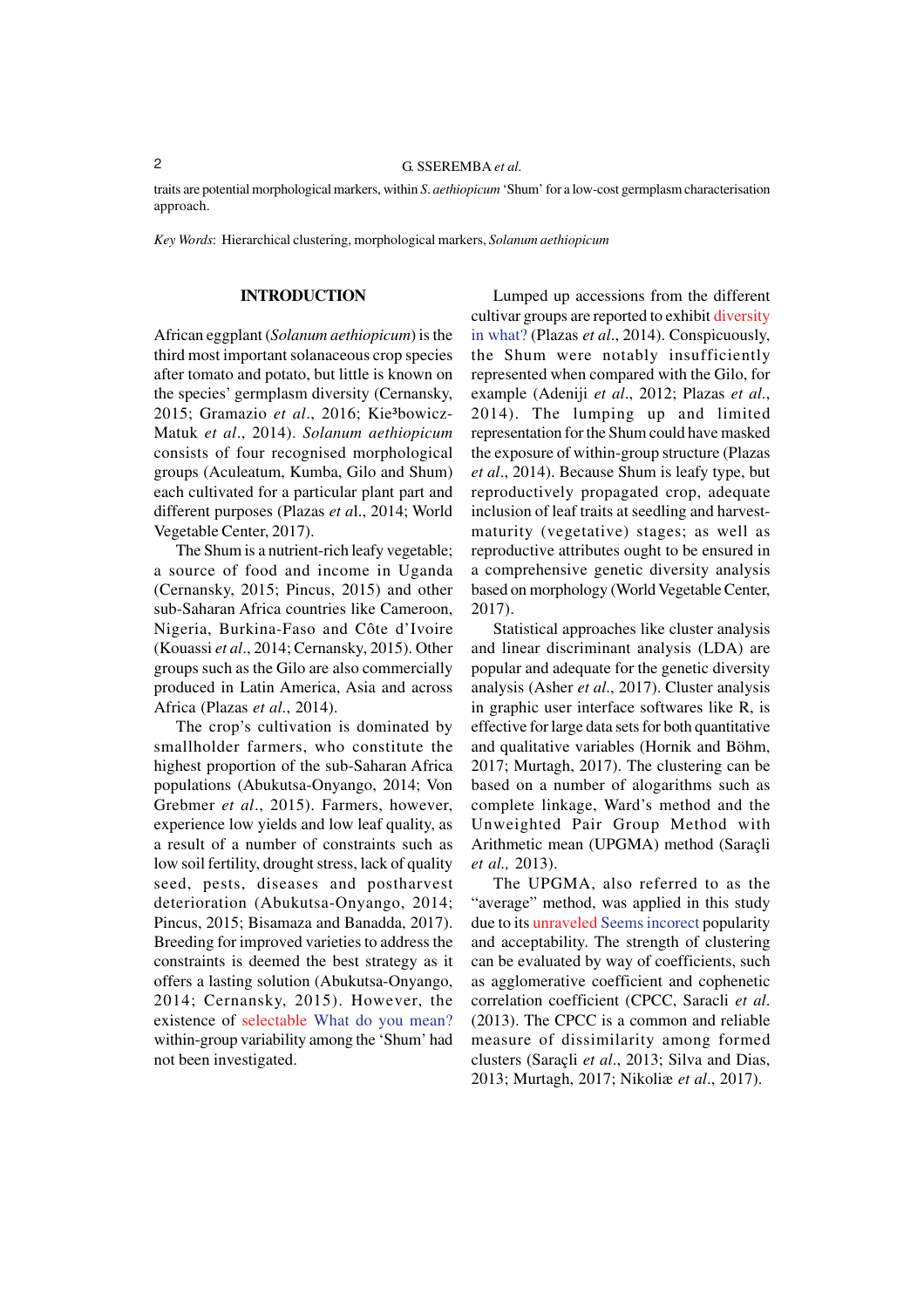In order to identify and quantify traits' contribution for best prediction of observed clusters in the dendrogram, LDA (also called canonical discriminant analysis) is a suited approach (Harding and Payne, 2012). Discriminant analysis refers to a linear combination of data variates (original variables) as loadings, which maximises between-cluster variance and minimise within-cluster variance (Jombart and Collins, 2015). It relies on allocation of groups (observed or assigned) as dependent variables to be predicted by data (variates).

The LDA has been applied in medicine, animal (Arandas *et al*., 2017) and plant research. In plants, LDA has been applied in various studies such as taxonomic and germplasm characterisation (Herklotz *et al*., 2017), phenotypic changes evaluation in plant species over time (Alberti *et al*., 2017) and crop diseases detection on remote sensing generated data (Bajwa *et al*., 2017).

In the Shum group of *S*. *aethiopicum*, LDA was applied in this study to investigate the morphological diversity of available germplasm, in order to ascertain its suitability for conservation and usefulness in genetic improvement of farmes' cultivars for desired traits through breeding.

The objective of this study was, therefore, to investigate the existence and drivers of structure within *S*. *aethiopicum* Shum group. We hypothesized that there is considerable variation within *S*. *aethiopicum* Shum group, as a starting point towards selection for superior varieties and affor germplasm characterisation within the subspecies.

### **MATERIALS AND METHODS**

**Germplasm and research site.** A pioneer set of 20 accessions of *S*. *aethiopicum* Shum were obtained from the secretariat of Africa Solanaceae Research Network (Afri-SOL) at the Department of Agricultural and Biological Sciences (DABS), in Uganda Christian University (UCU); Mukono Municipality, Uganda. Afri-SOL, affiliated to Sol Genomics Network, is a network of scientists and other stakeholders with interest in solanaceous species in Africa (www.afri-sol.org/). The study was carried out in screen house at DABS-UCU between April 2016 and March 2017. The study accessions are described in Table 1.

**Experimental design.** The study was carried out using pots in the screen house in 2016, and October 2016 – March 2017, respectively. The potting substrate was composed of thoroughly mixed topsoil (clay loams) and cowdung manure in a ratio of 5topsoil:2 manure. A fortnightly schedule for insecticide (profenofos and cypermethrin at  $2 \text{ ml } L^{-1}$  of water), fungicide (metalaxyl and mancozeb at  $2g L^{-1}$  of water) and fertiliser (C.A.N at 4 g pot-1) were administered.

Watering was carefully carried out using tap water delivered through a hosepipe on a daily basis. A completely randomised design

TABLE 1. List of *S*. *aethiopicum* Shum accessions used for the screen house study

| Serial no. | Accession | Pedigree      |  |  |  |
|------------|-----------|---------------|--|--|--|
| 1          | 168G      | SAS168/G/2015 |  |  |  |
| 2          | 183G      | SAS183/G/2015 |  |  |  |
| 3          | 163       | SAS163/2015   |  |  |  |
| 4          | 163P      | SAS163/P/2015 |  |  |  |
| 5          | 157P      | SAS157/P/2015 |  |  |  |
| 6          | 160       | SAS160/2015   |  |  |  |
| 7          | 163G      | SAS163/G/2015 |  |  |  |
| 8          | 183P      | SAS183/P/2015 |  |  |  |
| 9          | 108       | SAS108/2015   |  |  |  |
| 10         | 157G      | SAS157/G/2015 |  |  |  |
| 11         | 148       | SAS148/2015   |  |  |  |
| 12         | 145       | SAS145/2015   |  |  |  |
| 13         | 168P      | SAS168/P/2015 |  |  |  |
| 14         | 184G      | SAS184/G/2015 |  |  |  |
| 15         | 137       | SAS137/2015   |  |  |  |
| 16         | 184P      | SAS184/P/2015 |  |  |  |
| 17         | 141       | SAS141/2015   |  |  |  |
| 18         | 108P      | SAS108/P/2015 |  |  |  |
| 19         | 185G      | SAS185/G/2017 |  |  |  |
| 20         | 185P      | SAS185/P/2015 |  |  |  |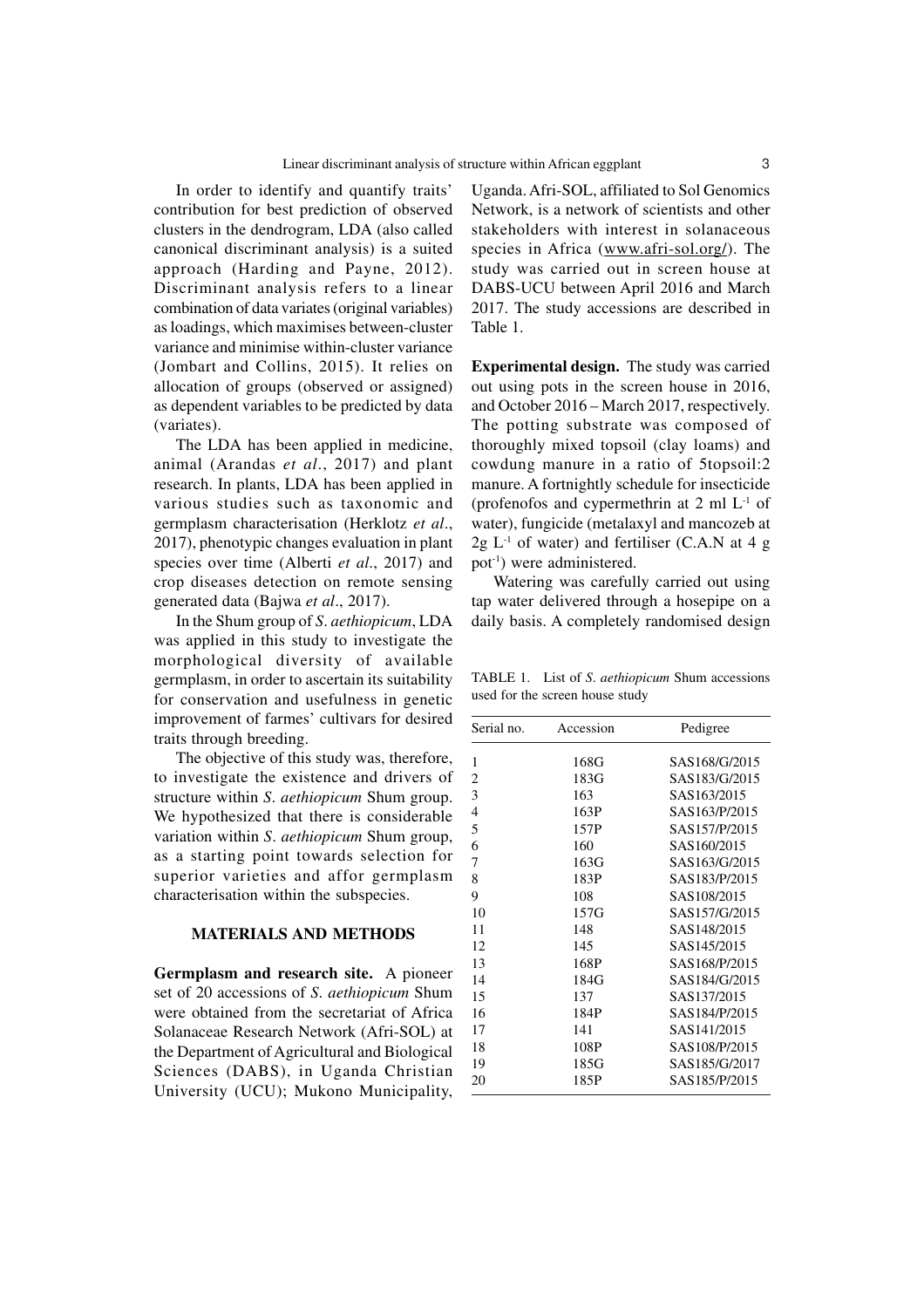was used in which 24 plants (12 for data collection at seedling/vegetative stages, and remaining 12 for reproductive/fruiting stage) per accession were evaluated. Each pot was planted with two seedlings at the four-leaf stage (four weeks after sowing in a nursery); followed by thinning to one plant per pot. The individual plant in a pot was the observational unit.

#### **Data collection and analysis**

**Hierarchical clustering.** Data were collected on a total of 61 morpho-agronomic traits, at different stages of crop growth, namely cotyledonous and seedling, vegetative and reproductive/ fruiting. This number of variables excludes those that did not significantly differ for at least two accessions (P<0.05). The vegetative stage, at 4 weeks after transplanting (WAT), is the harvest stage (since *S*. *aethiopicum* Shum is a leafy vegetable), at which leaf, shoot and root weights were taken. A summary of the scale or units of measurement for the different traits is included in Table 2, and most of these traits have been described earlier by Plazas *et al.* (2014), Adeniji *et al*. (2012, 2013) and Kubie (2013). The variables were summarised in Excel to obtain means. A table of means per trait for each accession was then imported into R statistical software for UPGMA reordered hierarchical cluster analysis. A mantel test (cophenetic correlation coefficient, CPCC) for significance of clustering was also performed.

**Discriminant analysis of clusters.** After clustering, the raw data file (in Excel) was updated with a column named 'cluster', to assign a group number to each accession (member) as determined from dendrogram. A multivariate analysis of variance (MANOVA) was then carried out (for the 61 variables) to identify traits that significantly (P<0.01) contributed to observed clusters in the dendrogram. The following two-way MANOVA model was analysed in GenStat 12<sup>th</sup> Edition (VSN International Ltd):

$$
y_{ij} = \mu + C_i + R_j + \varepsilon_{ij}
$$

Where:

 $y_{ij}$  is the observed trait measurement for a group of accessions in the *i th* cluster (C) and  $j<sup>th</sup>$  experiment (R);  $\mu$  and  $\varepsilon$ <sub>*ij*</sub> refer to overall cluster mean for a trait and random error, respectively.

The traits (variables) which did not significantly differ for at least two clusters  $(\alpha)$  $= 1\%$ ) were excluded from discriminant analysis (DA). The DA in GenStat generates c-1 number of discriminant functions (DFs, where  $c =$  number of clusters), correlations between data variates and DFs, discriminant scores for cluster means and Mahalanobis' $(D^2)$ inter-cluster distances. Finally, a Pearson's correlation between canonical variates was carried out to identify variate (morphological marker) alternatives for strongly correlated traits.

#### **RESULTS**

**Hierarchical clustering.** Observed clustering in the dendrogram (Fig. 1) showed four distinct clusters, with a CPCC of  $0.87$  (P<0.05). Cluster 3 was the richest; followed by cluster 2. Cluster 4 and cluster1 had only one and two members, respectively (Table 3).

The mean performance of accessions also showed differences for different variables. Accessions 160 and 145, which constituted cluster 4 had higher petiole length (PEL), sepal length (SEL), fruit length (FRL), fruit breadth (FRB), fruit calyx length (FCL), fruit cross section diameter (FCD), fruit fresh weight (FFW) and seeds per fruit (SPF) than the rest of accessions. Accession 185P Cluster 1 uniquely had the highest number of fruits per plant (FPP) and fruit fresh yield (FFY).

**Discriminant analysis of clusters.** The MANOVA eliminated 11 variables on the basis of non-significance in cluster discrimination (Table 4). The eliminated variables include FPL,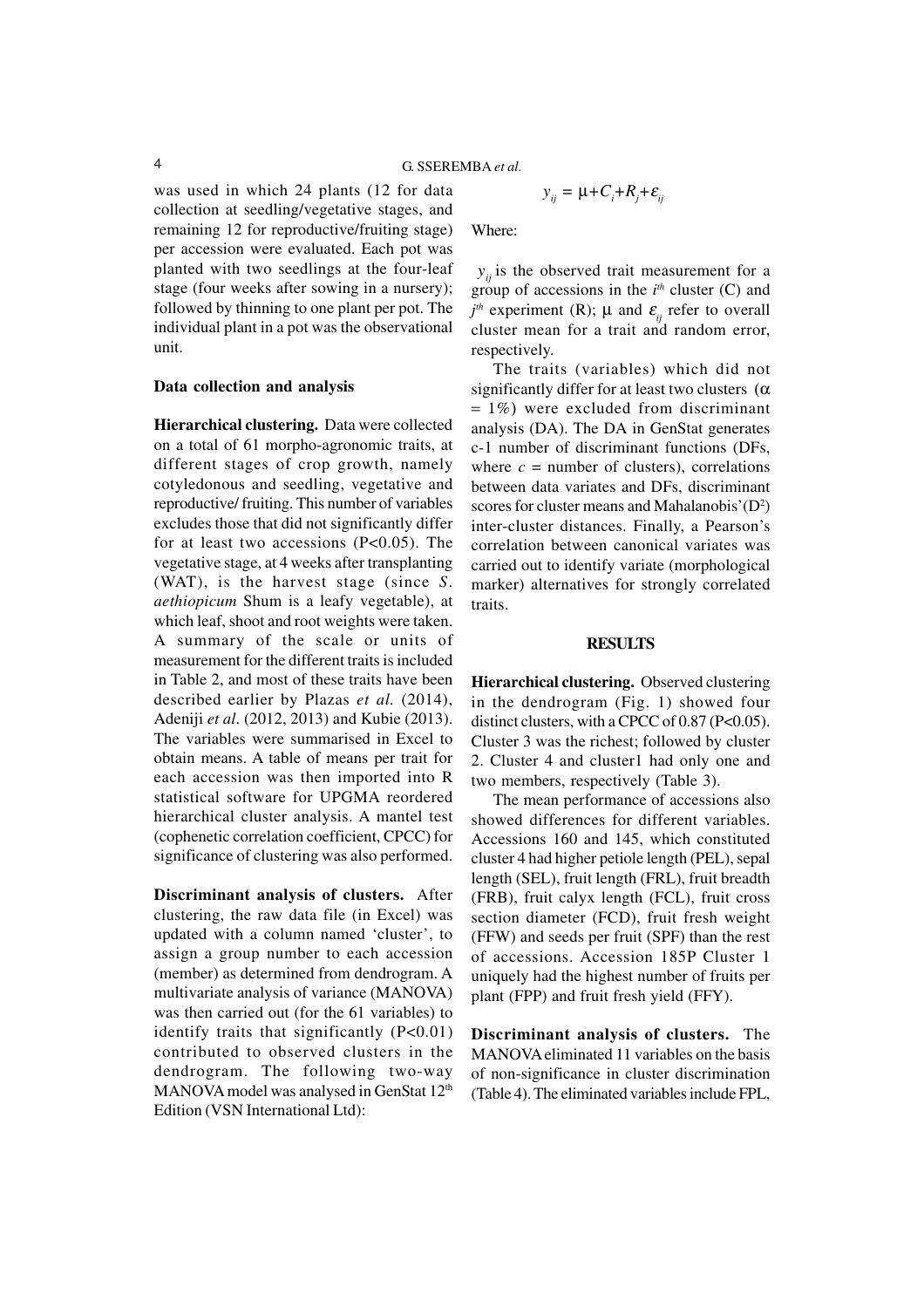|  | TABLE 2. Summary of 61 variables recorded |
|--|-------------------------------------------|
|  |                                           |

| Variable                             | Unit/scale Variable |                                        | Unit/scale    | Variable                                                                                                                                                         | Unit/scale                                                        |
|--------------------------------------|---------------------|----------------------------------------|---------------|------------------------------------------------------------------------------------------------------------------------------------------------------------------|-------------------------------------------------------------------|
| Days to emergence (DG)               | Days                | Shoot flesh biomass (SBF)              | g             | Flowers per inflorescence (FLI)                                                                                                                                  | Counts                                                            |
| Cotyledonous leaf length (CLBL)      | mm                  | Shoot dry biomass (SBD)                | g             | Stamen length (mm) (N=5)(STL)                                                                                                                                    | mm                                                                |
| Cotyledonous leaf width (CLBW)       | mm                  | Harvest fresh index (HIF)              | Ratio         | Petal length (mm) (N=5) (PEL)                                                                                                                                    | mm                                                                |
| Visual seedling vigour (VSV)         | Scale $(1-5)$       | Harvest dry index (HID)                | Ratio         | Sepal length (N=5) (SEL)                                                                                                                                         | mm                                                                |
| Seedling leaf length (SLBL)          | mm                  | Plant growth habit (PGH)               | Scale $(1-9)$ | Relative style length (mm) (RSL)                                                                                                                                 | mm                                                                |
| Seedling leaf width (SLBW            | mm                  | Spines on stem (SOS)                   | Scale $(1-9)$ | Pollen production (POL)                                                                                                                                          | Scale $(0-7)$                                                     |
| Seedling fresh weight (SDFW)         | mg                  | Stem pubescence (SPU)                  | Scale $(1-4)$ | Fruit length (mm) (FRL)                                                                                                                                          | mm                                                                |
| Seedling dry weight (SDDW)           | mg                  | Stem colour (SC)                       | Scale $(1-3)$ | Fruit breadth (mm) (FRB)                                                                                                                                         | mm                                                                |
| Leaf blade length (LBL)              | cm                  | Petiole colour (PC)                    | Scale $(1-3)$ | Fruit pedicel length (mm) (FPL)                                                                                                                                  | mm                                                                |
| Leaf blade width (LBW)               | cm                  | Petiole prickles (PP)                  | Scale $(1-9)$ | Fruit pedicel thickness (mm) (FPT)                                                                                                                               | mm                                                                |
| Leaf area                            | $\text{cm}^2$       | Leaf blade lobbing (LL)                | Scale $(1-9)$ | Fruit color at physiological ripeness (FCP)                                                                                                                      | Scale $(1-9)$                                                     |
| Leaves per plant (LPP)               | Counts              | Leaf blade tip angle (LTA)             | Scale $(1-9)$ | Fruit position (FRP)                                                                                                                                             | Scale $(1-9)$                                                     |
| Plant branching (PB)                 | Counts              | Leaf blade color (LBC)                 | Scale $(1-3)$ | Fruit calyx length (N=10) (FCL)                                                                                                                                  | mm                                                                |
| Plant height (PH)                    | cm                  | Leaf vein pigmentation (LVP)           | Scale $(1-3)$ | Fruit cross section diameter $(N=10)$ (FCD)                                                                                                                      | mm                                                                |
| Plant width (PW)                     | cm                  | Leaf mid rib color (LMC)               | Scale $(1-3)$ | Locules per fruit $(N=10)$ (LPF)                                                                                                                                 | Counts                                                            |
| Leaf relative water content (LRWC)   | $\%$                | Leaf spines on upper surface (LSU)     | Scale $(1-9)$ | Fruit fresh weight $(N=10)$ (FFW)                                                                                                                                | g/fruit                                                           |
| Leaf fresh weight (LFW)              | mg                  | Leaf spines on lower surface (LSL)     | Scale $(1-9)$ | Fruits per inflorescence $(N=5)$ (FPI)                                                                                                                           | Counts                                                            |
| Leaf dry weight (LDW)                | mg                  | Leaf pubescence on upper surface (LHU) | Scale $(1-9)$ | Fruits per plant (FPP)                                                                                                                                           | Counts                                                            |
| Leaf fresh yield (LFY)               | g                   | Leaf pubescence on lower surface (LHL) | Scale $(1-9)$ | Fruit fresh yield per plant (FFY)                                                                                                                                | $g$ plant <sup>-1</sup>                                           |
| Leaf dry yield (LDY)                 | g                   | Date to first flower appearance (FLW)  | Days          | Seed color (SEC)                                                                                                                                                 | Scale $(1-9)$                                                     |
|                                      |                     |                                        |               | Seeds per fruit (SPF)                                                                                                                                            | Counts                                                            |
| and $DW = Dry$ weight of leaf sample |                     |                                        |               | The LRWC (measured at vegetative/harvest maturity stage) = $[(FW-DW)/(TW-DW)]\%100$ ; where FW = fresh weight of leaf sample, TW = Turgid weight of leaf sample, | Linear discriminant analysis of structure within African eggplant |
|                                      |                     |                                        |               |                                                                                                                                                                  |                                                                   |
|                                      |                     |                                        |               |                                                                                                                                                                  |                                                                   |
|                                      |                     |                                        |               |                                                                                                                                                                  |                                                                   |
|                                      |                     |                                        |               |                                                                                                                                                                  |                                                                   |
|                                      |                     |                                        |               |                                                                                                                                                                  | UП                                                                |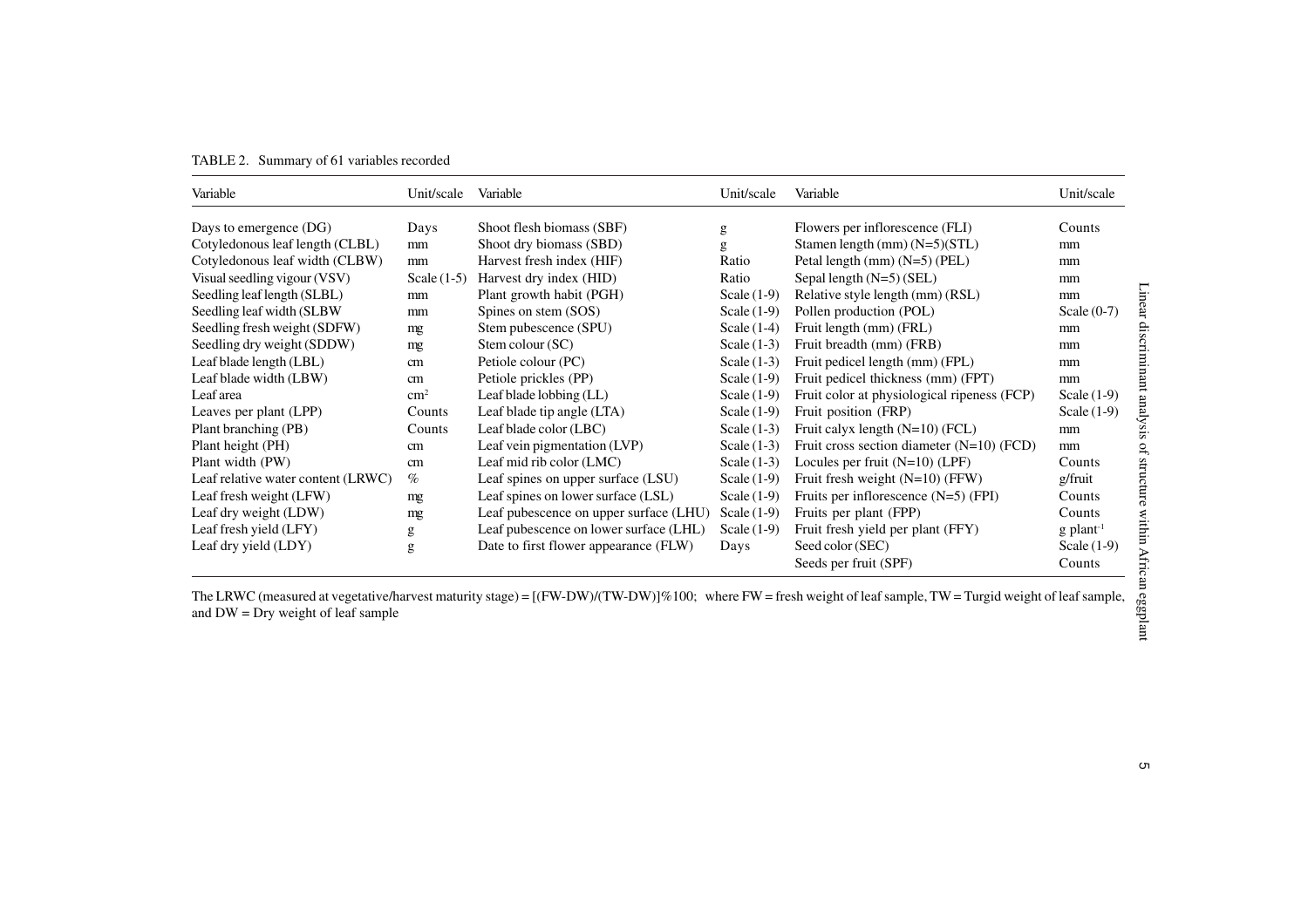

Figure 1. Reordered hierarchical clustering of study accessions using UPGMA method.

LBW, LL, LMC, LSL, LVP, PC, PP, SBD, SBF, and SOS. Linear discriminant analysis (LDA) on the remaining 50 variables (now factor variates) produced 3 discriminant functions (DFs) consisting of vector loadings or DF scores for each variate. The canonical Pearson's product-moment correlation coefficients for DF 1, DF 2 and DF 3 were 0.9999, 0.9973 and 0.9727, respectively. A biplot of the first two DF scores showed a clear separation among 4 clusters. The first DF separated Cluster 4 from the rest; while the second DF distinguished Cluster 1, Cluster 2 and cluster 3 (Fig. 2). Further, discriminant scores for cluster means under DF 1, DF 2 and DF 3 were highest for Cluster 1 and 4, Cluster 1; followed by Cluster 3 and Cluster 1; which was in turn followed by Cluster 2. The  $D^2$  (Mahalanobis' inter-cluster distances) scores were highest between Cluster 4 and

any of the remaining clusters followed by Cluster 1 and Cluster 3 ( $D^2 = 2694$ ), and Cluster 1 and Cluster 2 ( $D^2 = 1352$ ).

Cluster 2 and Cluster 3 had the lowest score for inter-cluster distance at 438 (Table 5). Correlations between 50 data variates and 3 DFs produced SEC (-0.05), PEL (-0.03), SEL (-0.02), SPF (-0.02) and FCL (-0.02) as the canonical variates in the first DF. In the second DF, LFY and FFY had the highest scores, both at 0.06 and -0.06, respectively; followed by VSV and FPP both at 0.04 and -0.04, respectively. In the last DF, the following variates had high scores in the order of HID (0.13), followed by HIF (0.11), PGH (0.08), and LPP and LFY both at 0.07. Strong correlations between some variates were also observed. For instance, HIF and HID  $(r =$ 0.52), SEC and SEL  $(r = 0.62)$ , and LFY and LPP  $(r = 0.76)$  are correlated traits.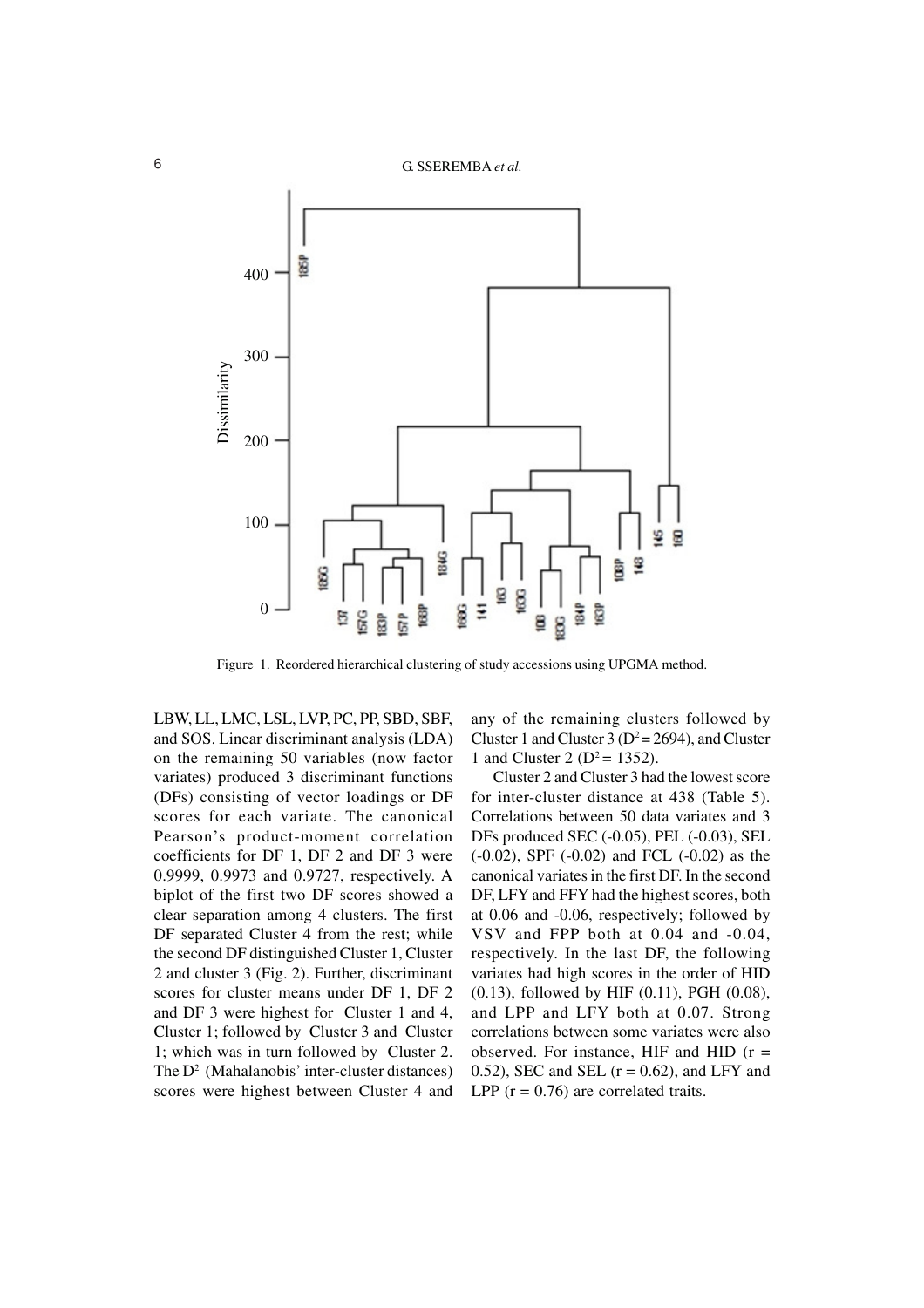| 168G<br>3<br>3<br>183G<br>3<br>163<br>3<br>163P<br>$\overline{c}$<br>157P<br>$\overline{\mathcal{L}}$<br>160<br>3<br>163G<br>$\overline{c}$<br>183P<br>$\mathfrak{Z}$<br>108<br>$\sqrt{2}$<br>157G<br>3<br>148<br>$\overline{4}$<br>145<br>168P<br>$\overline{c}$<br>$\sqrt{2}$<br>184G<br>$\sqrt{2}$<br>137<br>$\mathfrak{Z}$<br>184P<br>3<br>141<br>3<br>108P<br>$\overline{c}$<br>185G<br>1<br>185P | Serial no.              | Accession | Cluster |  |  |
|--------------------------------------------------------------------------------------------------------------------------------------------------------------------------------------------------------------------------------------------------------------------------------------------------------------------------------------------------------------------------------------------------------|-------------------------|-----------|---------|--|--|
|                                                                                                                                                                                                                                                                                                                                                                                                        | $\mathbf{1}$            |           |         |  |  |
|                                                                                                                                                                                                                                                                                                                                                                                                        | $\overline{\mathbf{c}}$ |           |         |  |  |
|                                                                                                                                                                                                                                                                                                                                                                                                        | 3                       |           |         |  |  |
|                                                                                                                                                                                                                                                                                                                                                                                                        | $\overline{4}$          |           |         |  |  |
|                                                                                                                                                                                                                                                                                                                                                                                                        | 5                       |           |         |  |  |
|                                                                                                                                                                                                                                                                                                                                                                                                        | 6                       |           |         |  |  |
|                                                                                                                                                                                                                                                                                                                                                                                                        | 7                       |           |         |  |  |
|                                                                                                                                                                                                                                                                                                                                                                                                        | 8                       |           |         |  |  |
|                                                                                                                                                                                                                                                                                                                                                                                                        | 9                       |           |         |  |  |
|                                                                                                                                                                                                                                                                                                                                                                                                        | 10                      |           |         |  |  |
|                                                                                                                                                                                                                                                                                                                                                                                                        | 11                      |           |         |  |  |
|                                                                                                                                                                                                                                                                                                                                                                                                        | 12                      |           |         |  |  |
|                                                                                                                                                                                                                                                                                                                                                                                                        | 13                      |           |         |  |  |
|                                                                                                                                                                                                                                                                                                                                                                                                        | 14                      |           |         |  |  |
|                                                                                                                                                                                                                                                                                                                                                                                                        | 15                      |           |         |  |  |
|                                                                                                                                                                                                                                                                                                                                                                                                        | 16                      |           |         |  |  |
|                                                                                                                                                                                                                                                                                                                                                                                                        | 17                      |           |         |  |  |
|                                                                                                                                                                                                                                                                                                                                                                                                        | 18                      |           |         |  |  |
|                                                                                                                                                                                                                                                                                                                                                                                                        | 19                      |           |         |  |  |
|                                                                                                                                                                                                                                                                                                                                                                                                        | 20                      |           |         |  |  |

Linear discriminant analysis of structure within African eggplant 7

TABLE 3. Cluster membership of study accessions

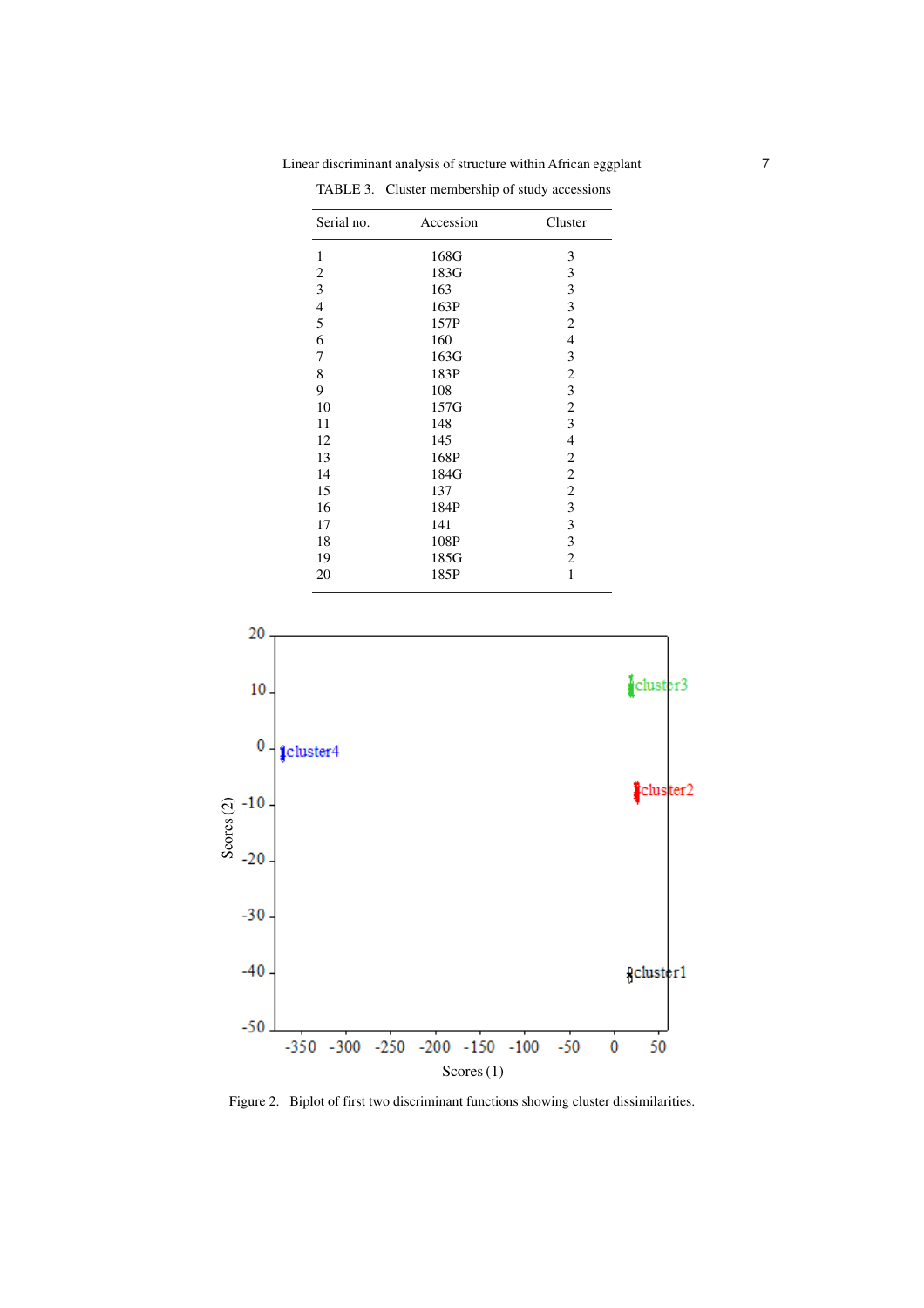| Source                                                                                                                                                               |  | d.f CLBL           | <b>CLBW</b> | DG         | <b>FCD</b> | <b>FCL</b> | FCP   | <b>FFW</b> | <b>FFY</b>                                                             | <b>FLW</b> | <b>FPI</b> | <b>FPL</b> | <b>FPP</b>                | <b>FPT</b> |
|----------------------------------------------------------------------------------------------------------------------------------------------------------------------|--|--------------------|-------------|------------|------------|------------|-------|------------|------------------------------------------------------------------------|------------|------------|------------|---------------------------|------------|
| Experiment 1                                                                                                                                                         |  | 2515.8             | 539.1       | 1.008      | 113.2      | 4.123      | 4.453 | 345.37     | 168538.0                                                               | 27319.4    | 45.72      | 19.97      | 30030.5                   | 191.5      |
| Cluster                                                                                                                                                              |  | $418.8***$ 86.6*** |             | $102.5***$ |            |            |       |            | $3154.5***$ 2040.5*** 129.0*** 3144.1*** 1159353.0*** 272.3*** 32.0*** |            |            |            | 39.3** 17918.5*** 50.0*** |            |
| Residual                                                                                                                                                             |  | 48 7.418           | 1.348       | 2.259      | 11.28      | 3.276      | 2.902 | 15.16      | 19902.0                                                                | 24.11      | 0.809      | 6.471      | 321.2                     | 3.862      |
| *, ** and *** stand for significance of cluster distinctiveness based on particular trait at $\acute{a} = 5$ , 1 and 0.1%, respectively<br><b>FPT</b><br>FPL FPP<br> |  |                    |             |            |            |            |       |            |                                                                        |            |            |            |                           |            |

TABLE 5. Discriminant scores for cluster means and inter-cluster distances

| Discriminant scores for cluster means |              |              |              | Inter-cluster distances - Mahalanobis (D-squared) |           |           |           |           |
|---------------------------------------|--------------|--------------|--------------|---------------------------------------------------|-----------|-----------|-----------|-----------|
|                                       | Scores $(1)$ | Scores $(2)$ | Scores $(3)$ |                                                   | Cluster 1 | Cluster 2 | Cluster 3 | Cluster 4 |
| Cluster 1                             | 17.35        | $-40.17$     | $-11.31$     | Cluster 1                                         |           |           |           |           |
| Cluster 2                             | 25.42        | $-7.8$       | 4.16         | Cluster 2                                         | 1352      |           |           |           |
| Cluster 3                             | 18.58        | 10.92        | $-2.2$       | Cluster 3                                         | 2694      | 438       |           |           |
| Cluster 4                             | $-370.95$    | $-0.88$      | 0.57         | Cluster 4                                         | 152466    | 157172    | 151879    |           |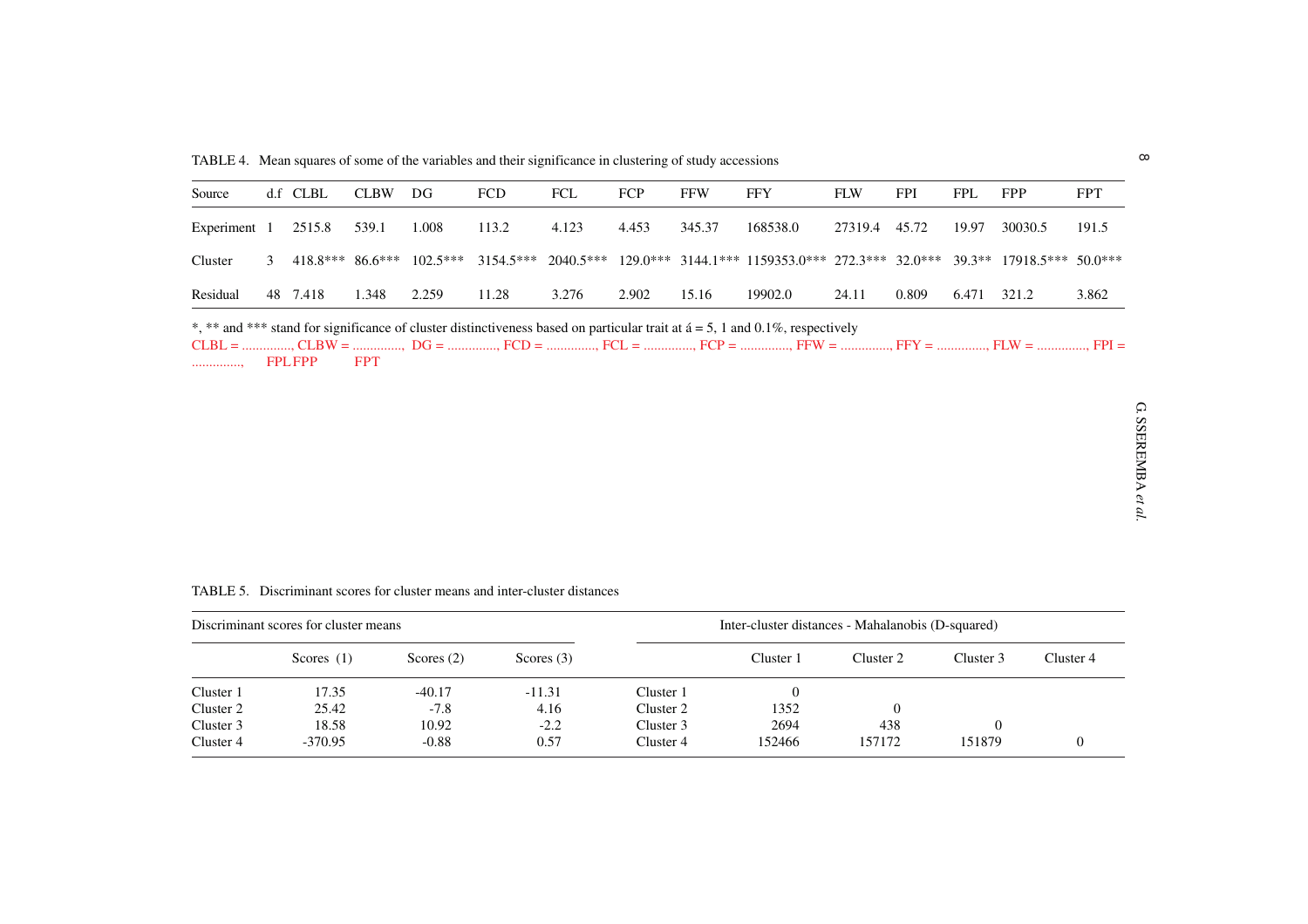#### **DISCUSSION**

Please section this section based on those in the Results section

The results on hierarchical clustering indicated existence of strong population structures within the *S*. *aethiopicum* 'Shum' group, contrary to observations made by Adeniji *et al*. (2012, 2013) and Plazas *et al*. (2014). However, it is notable that the duo did not assess the structure based on Mantel test, which gives a cophenetic correlation coefficient (CPCC), and they compared all the four recognised morpho-types of *S*. *aethiopicum* (Shum, Gilo, Kumba and Aculeatum) in 'one' analysis (Adeniji *et al*., 2012, 2013; Plazas *et al*., 2014; Gramazio *et al*., 2016). The CPCC is one of the reliable measures of genetic diversity applicable to both molecular and morpho-agronomic data variables (Murtagh, 2017; Nikoliæ *et al*., 2017). The higher the CPCC (closer to 1.0) at high confidence level, is the stronger the distinctiveness of observed dendrogram clusters and reliability of hierarchical clustering (Nikoliæ *et al.*, 2017). After clustering, it was imperative to carryout MANOVA to eliminate data redundancy, which could have occurred as a result of introducing 'cluster' as a predictor variable for the response of different traits measured. After MANOVA, linear discriminant analysis (LDA) considers 'cluster' as a dependent (response) variable as predicted by measured traits (Arandas *et al*., 2017).

From LDA results, very high canonical correlation coefficients indicate that all three discriminant functions (DFs) generated were generally very important in dissecting variatal contribution to distinct clusters. This is in agreement with guidelines by Harding and Payne (2012) and Jombart and Collins (2015), which specify that ................................... Specifically, the order of importance of the DFs in distinguishing among clusters was such

that: DF 1 was slightly superior to DF 2, and the DF 2 is slightly superior to DF 3.

The biplot of DF 2 scores and DF 1 scores showed a visual display of four distinct clusters. The distinctness of clusters was supported by generally high values of both inter-cluster distances and discriminant scores for cluster means. Members of cluster4 (accessions 160 and 145) possessed uniquely higher mean values for petiole length (PEL), sepal length (SEL) or seed color (SEC), fruit calyx length (FCL) and seeds per fruit (SPF) than the rest of accessions. The SEL and SEC were moderate-strongly correlated. Specifically, accessions 160 and 145 had orange-yellow fruits. Further, the biplot showed that DF 1 largely served to separate cluster4 from the rest of clusters. The observation suggests that other than leaf area, reproductive traits are putatively good morphological markers in *S*. *aethiopicum* 'Shum' group. Similar views were made by Adeniji *et al.* (2012) and Plazas *et al*. (2014) when they studied ..........................

Judging from highest discriminant score for Cluster 1 mean under DF 2, supported by correlations between data variates and DF 2, it implies that Cluster 1 (only one member, accession 185P, represented this cluster) was considered unique. This was due to extremely high fruit fresh yield per plant (FFY), the least leaf fresh weight (LFW) and relatively high number of fruits per plant. The FFY and LFW were the most important predictors of cluster distinctiveness in DF 2; the traits had the highest scores from the correlation between all data variates and the DF 2. Reduced leaf size and high reproductive efficiency are known adaptive traits for survival under harsh environments (Fita *et al*., 2015; Basu *et al*., 2016; Mwale *et al*., 2017).

Cluster 1 members showed the highest departure from Cluster 2 and Cluster 3 (basing on discriminant scores for cluster means and inter-cluster distances) under DF 2. This implies that accession 185P is different from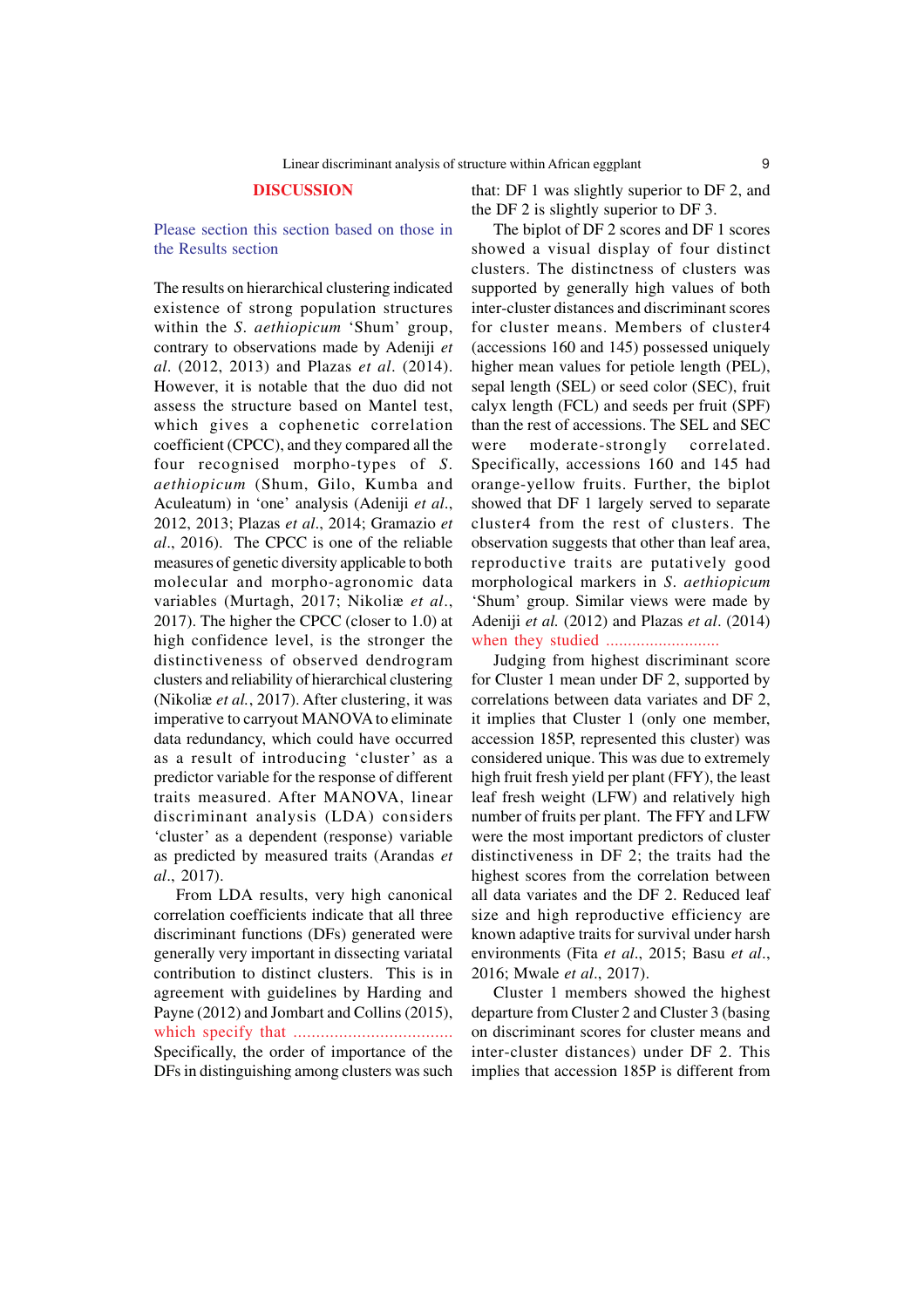Cluster 2 and Cluster 3 members for LFW and FFY. Although Cluster 2 and Cluster 3 had the shortest inter-cluster distance, their discriminant scores for cluster means were most extreme under DF 2. Thus, the traits that made Cluster 1 unique are also important in discriminating between Cluster 2 and Cluster 3.

The third discriminant function (DF 3) and DF 2 were important in separating Cluster 1 from Cluster 2, where LFY (or LPP; these are strongly correlated), FFY, VSV, FPP, HID (or HIF; HID and HIF (Fig. ....) are correlated traits), and PGH are responsible traits. Contrary to Adeniji *et al*. (2012) and Plazas *et al*. (2014) whose findings emphasized reproductive traits as major drivers of variability in *S*. *aethiopicum*, results from this study indicated equal importance of both vegetative and reproductive traits in distinguishing among the Shum accessions. Additionally, the visual seedling vigor offers opportunity for early-stage discrimination among Shum germplasm.

## **CONCLUSION**

There is significant genetic diversity within *S*. *aethiopicum* Shum, which can support breeding interventions to develop improved varieties, as a way of addressing the crop's productivity constraints. Thirteen canonical variates, which best explained the structure by way of high loadings in each discriminant function, are potential morphological markers in the Shum. The canonical variates include seedling vigour for early-stage separation among accessions or individuals of a breeding population. At vegetative (harvest maturity of 8 weeks after planting); petiole length, leaf fresh weight, number of leaves per plant, harvest fresh index, harvest dry index and plant growth habit are the major discriminating variables. Varieties with favorable scores of the said traits (harvest index and leaf fresh weight, in particular) at vegetative stage are of direct importance to consumers and farmers. To breeders and seed companies, the possession of reproductive fitness traits is key to sustainability. As such; sepal length, seed color, fruit calyx length, number of seeds per fruit, fruit fresh yield and number of fruits per plant which were among the best predictors of diversity; offer opportunities for improving crop productivity through cross-breeding research and seed supply to farmers.

# **ACKNOWLEDGEMENT**

This work was supported by WACCI/German Academic Exchange Programme, Makerere University/EU-Intra-ACP mobility project and Forum for Agricultural Research in Africa (FARA/PAEPARD-CRFII). We are also grateful to Ms. Julian Mildred Nakanwagi for assistance in routine screen house activities and data entry, Ms. Nahamya Pamela Kabod for providing the germplam and Dr. Michael for allowing the use of facilities at the Faculty of Science and Technology (UCU) during the study.

#### **REFERENCES**

- Abukutsa-Onyango, M. 2014. Strategic repositioning African indigenous vegetables and fruits with nutrition, economic and climate change resilience potential. In: *Novel Plant Bioresources*. Gurib-Fakim, A. (Eds.). London: John Wiley and Sons. pp. 361-369.
- Adeniji, O.T., Kusolwa, P.M. and Reuben, S.O.W.M. 2012. Genetic diversity among accessions of *Solanum aethiopicum* L. groups based on morpho-agronomic traits. *Plant Genetic Resources* 10(03):177-185. https://doi.org/10.1017/S14792621 12000226
- Adeniji, O.T., Kusolwa, P. and Reuben, S. 2013. Morphological descriptors and micro satellite diversity among scarlet eggplant groups. *African Crop Science Journal* 21(1):37-49.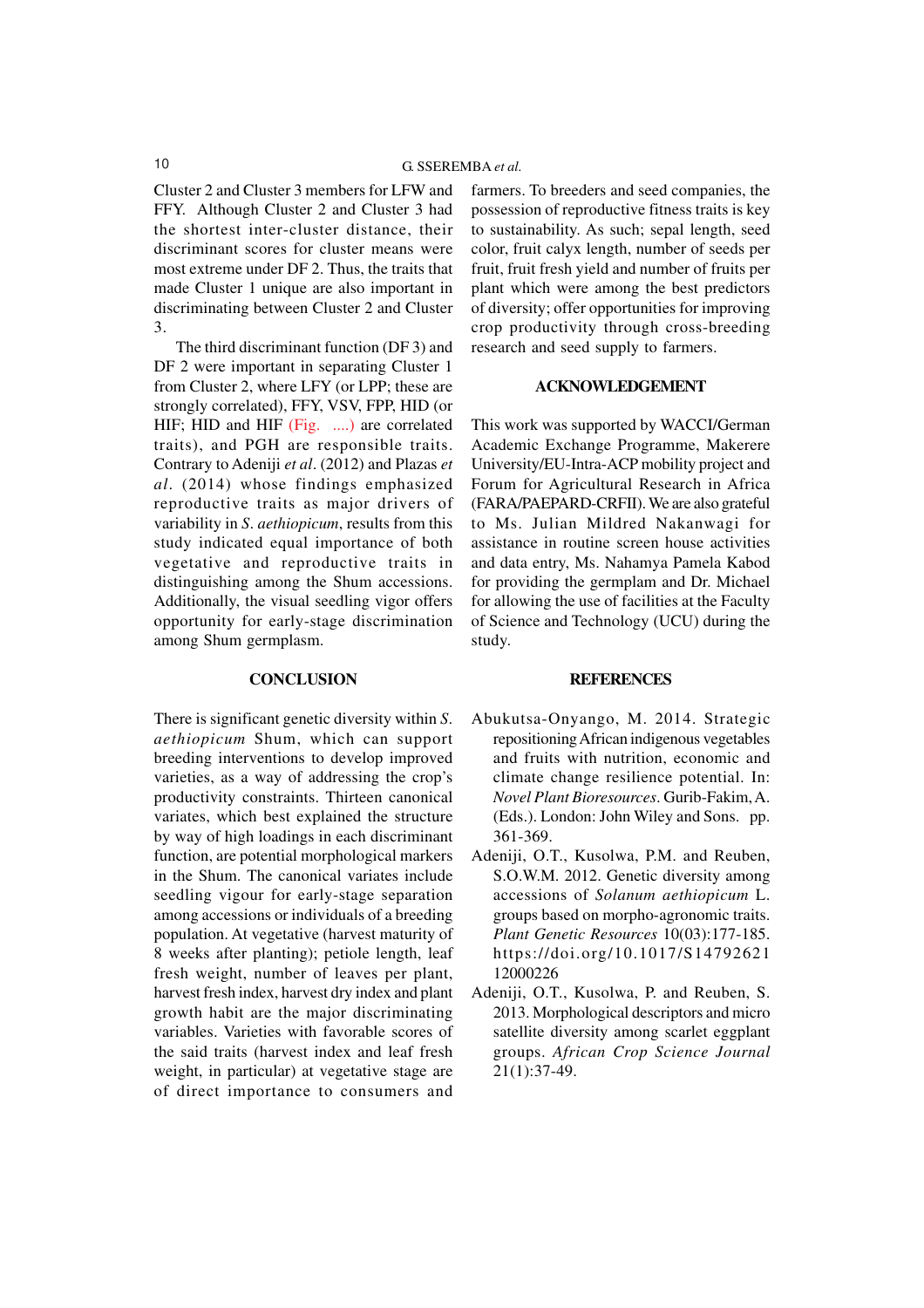- Alberti, M., Correa, C., Marzluff, J.M., Hendry, A.P., Palkovacs, E.P., Gotanda, K.M. and Zhou, Y. 2017. Global urban signatures of phenotypic change in animal and plant populations. *Proceedings of the National Academy of Sciences* 201606034.
- Arandas, J.K.G., da Silva, N.M.V., Nascimento, R. de B., Pimenta Filho, E.C., Albuquerque Brasil, L.H. de and Ribeiro, M.N. 2017. Multivariate analysis as a tool for phenotypic characterization of an endangered breed. *Journal of Applied Animal Research* 45(1):152-158. https:// doi.org/10.1080/09712119.2015.1125353
- Asher, J., Williams, I.D. and Harvey, E.S. 2017. Mesophotic depth gradients impact reef fish assemblage composition and functional group partitioning in the main Hawaiian Islands. *Frontiers in Marine Science* 4. https://doi.org/10.3389/ fmars.2017.00098
- Bajwa, S., Rupe, J. and Mason, J. 2017. Soybean disease monitoring with leaf reflectance. *Remote Sensing* 9(2):127 One page?. https://doi.org/10.3390/rs9020127
- Basu, S., Ramegowda, V., Kumar, A. and Pereira, J.G. 2016. Plant adaptation to drought stress. *F1000Research* 5:1554. https://doi.org/10.12688/ f1000research.7678.1
- Bisamaza, M. and Banadda, N. 2017. Solar drying and sun drying as processing techniques to enhance the availability of selected African indigenous vegetables, *Solanum aethiopicum* and *Amaranthus lividus* for nutrition and food security in Uganda. *African Journal of Food Science and Technology* 8(1):001–006.
- Cernansky, R. 2015. Super vegetables *Nature* 522(7555):146.
- Fita, A., Rodríguez-Burruezo, A., Boscaiu, M., Prohens, J. and Vicente, O. 2015. Breeding and domesticating crops adapted to drought and salinity: A new paradigm for increasing food production. *Frontiers in Plant Science* 6. https://doi.org/10.3389/fpls.2015.00978
- Gramazio, P., Blanca, J., Ziarsolo, P., Herraiz, F. J., Plazas, M., Prohens, J. and Vilanova, S. 2016. Transcriptome analysis and molecular marker discovery in *Solanum incanum* and *S. aethiopicum*, two close relatives of the common eggplant (*Solanum melongena*) with interest for breeding. *BMC Genomics* 17(1). https://doi.org/ 10.1186/s12864-016-2631-4
- Harding, S. and Payne, R. 2012. A guide to multivariate analysis in GenStat (15<sup>th</sup>) Edition). 5 The Waterhouse, Waterhouse Street, Hemel Hempstead, Hertfordshire HP1 1ES, UK: VSN International.
- Herklotz, V., Mieder, N. and Ritz, C.M. 2017. Cytological, genetic and morphological variation in mixed stands of dogroses (Rosa section Caninae; Rosaceae) in Germany with a focus on the hybridogenic *R. micrantha*. *Botanical Journal of the Linnean Society* 184(2):254–271.
- Hornik, K. and Böhm, W. 2017. *Cluster Ensembles: Package "clue."* CRAN. Not complete!
- Jombart, T. and Collins, C. 2015. A tutorial for discriminant analysis of principal components (DAPC) using adegenet 2.0. 0. *Imperial College London-MRC Cent Outbreak Anal Model* 43. Retrieved from http://adegenet.r-forge.r-project.org/files/ tutorial-dapc.pdf
- Kielbowicz-Matuk, A., Rey, P. and Rorat, P. 2014. Interplay between circadian rhythm, time of the day and osmotic stress constraints in the regulation of the expression of a Solanum Double B-box gene. *Annals of Botany* 113:831–842. https://doi.org/doi:10.1093/aob/mct303
- Kouassi, A., Béli-Sika, E., Tian-Bi, T., Alla-N'Nan, O., Kouassi, A., N'Zi, J.C. and Tio-Touré, B. 2014. Identification of Three Distinct Eggplant Subgroups within the Solanum aethiopicum Gilo Group from Côte d'Ivoire by Morpho-Agronomic Characterization. *Agriculture* 4(4):260-273.